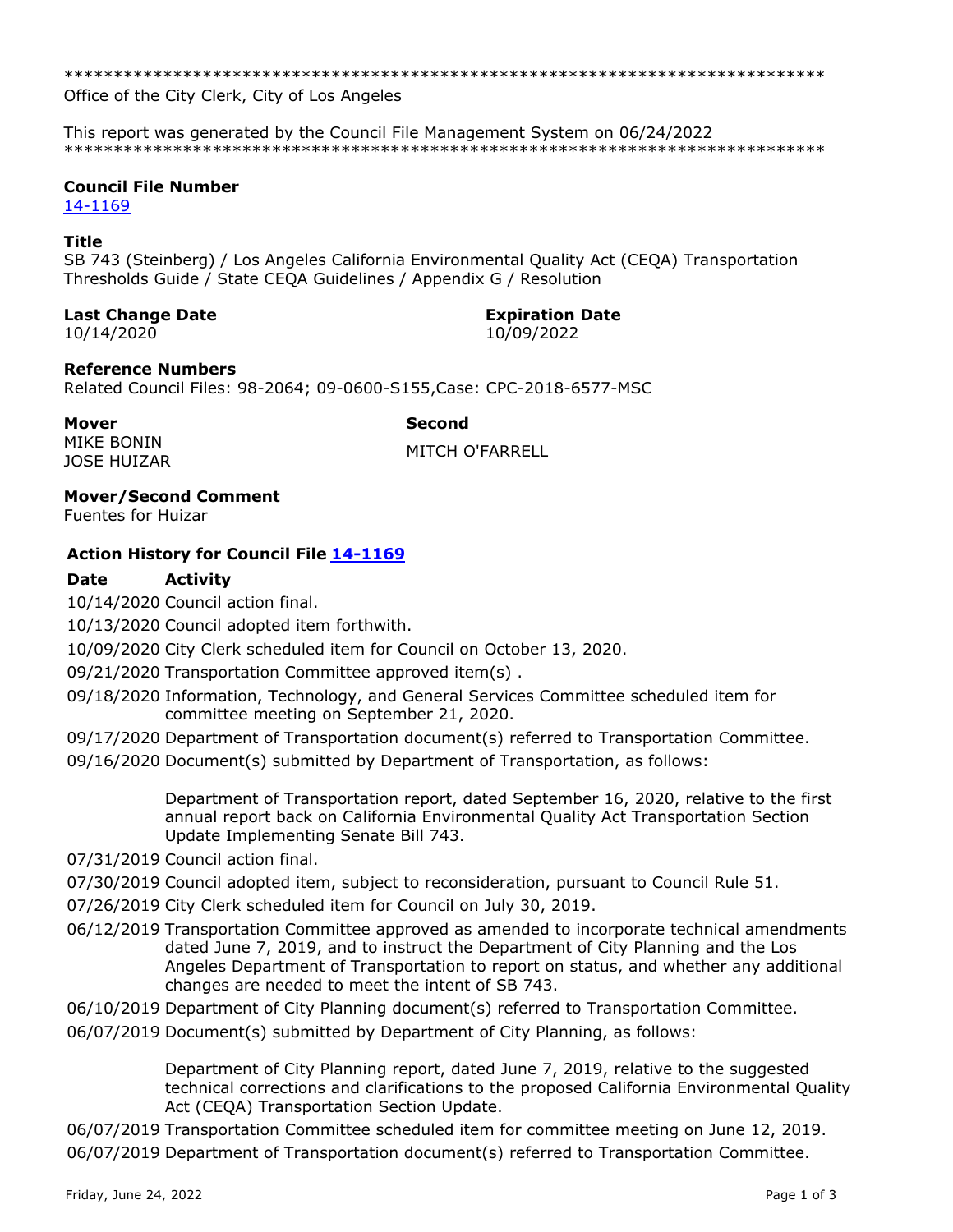06/05/2019 Document(s) submitted by Department of Transportation, as follows:

Department of Transportation report, dated June 5, 2019, relative to CEQA Transportation Section update implementing Senate Bill 743.

- 03/20/2019 Los Angeles City Planning Commission document(s) referred to Transportation Committee.
- 03/19/2019 Document(s) submitted by Los Angeles City Planning Commission, as follows:

Los Angeles City Planning Commission report, dated March 19, 2019, relative to the Resolution to adopt California Environmental Quality Act transportation thresholds.

- 06/14/2017 Transportation Committee continued item to/for a date to be determined.
- 06/09/2017 Transportation Committee scheduled item for committee meeting on June 14, 2017.
- 06/09/2017 Department of City Planning and Department of Transportation document(s) referred to Transportation Committee.
- 06/09/2017 Document(s) submitted by Department of City Planning, as follows:

Department of City Planning and Department of Transportation joint report, dated June 8, 2017, relative to an update on City adoption of new Transportation Evaluation Metrics in compliance with SB 743 which requires the Governor's Office of Planning and Research to develop alternative methods to measure transportation impacts under the California Environmental Quality Act.

- 02/08/2016 Council action final.
- 02/05/2016 Mayor transmitted Council File to City Clerk.
- 02/03/2016 City Clerk transmitted file to Mayor. Last day for Mayor to act is February 16, 2016.
- 02/02/2016 Council adopted item, subject to reconsideration, pursuant to Council Rule 51.
- 01/27/2016 City Clerk scheduled item for Council on February 2, 2016.
- 01/27/2016 Transportation Committee waived consideration of item .
- 01/27/2016 Transportation Committee continued item to/for a date to be determined.
- 01/25/2016 Department of City Planning and Department of Transportation document(s) referred to Transportation Committee.
- 01/25/2016 Transportation Committee scheduled item for committee meeting on January 27, 2016.
- 01/25/2016 Document(s) submitted by Department of City Planning, as follows:

Department of City Planning and Department of Transportation joint report, dated January 19, 2016, relative to report back on specific tasks in anticipation of the States adoption of the amended CEQA guidelines implementing SB 743.

02/25/2015 Council action final.

- 02/24/2015 Council adopted item, subject to reconsideration, pursuant to Council Rule 51.
- 02/17/2015 City Clerk scheduled item for Council on February 24, 2015.
- 12/18/2014 City Clerk transmitted Council File to Planning and Land Use Management Committee.
- 11/12/2014 Transportation Committee approved as amended to approve the comment letter prepared by the Department of City Planning and the Los Angeles Department of Transportation (LADOT), and to direct LADOT to report relative to the anticipated increases in workload associated with new proposed environmental guidelines.
- 11/07/2014 Transportation Committee scheduled item for committee meeting on November 12, 2014.
- 11/04/2014 Planning and Land Use Management Committee transmitted Council File to Transportation Committee.
- 11/04/2014 Planning and Land Use Management Committee approved item(s) .
- 09/23/2014 Community Impact Statement submitted by Studio City Neighborhood Council.
- 08/27/2014 City Clerk transmitted Council File to Planning and Land Use Management Committee.
- 08/27/2014 Transportation Committee approved item(s) .